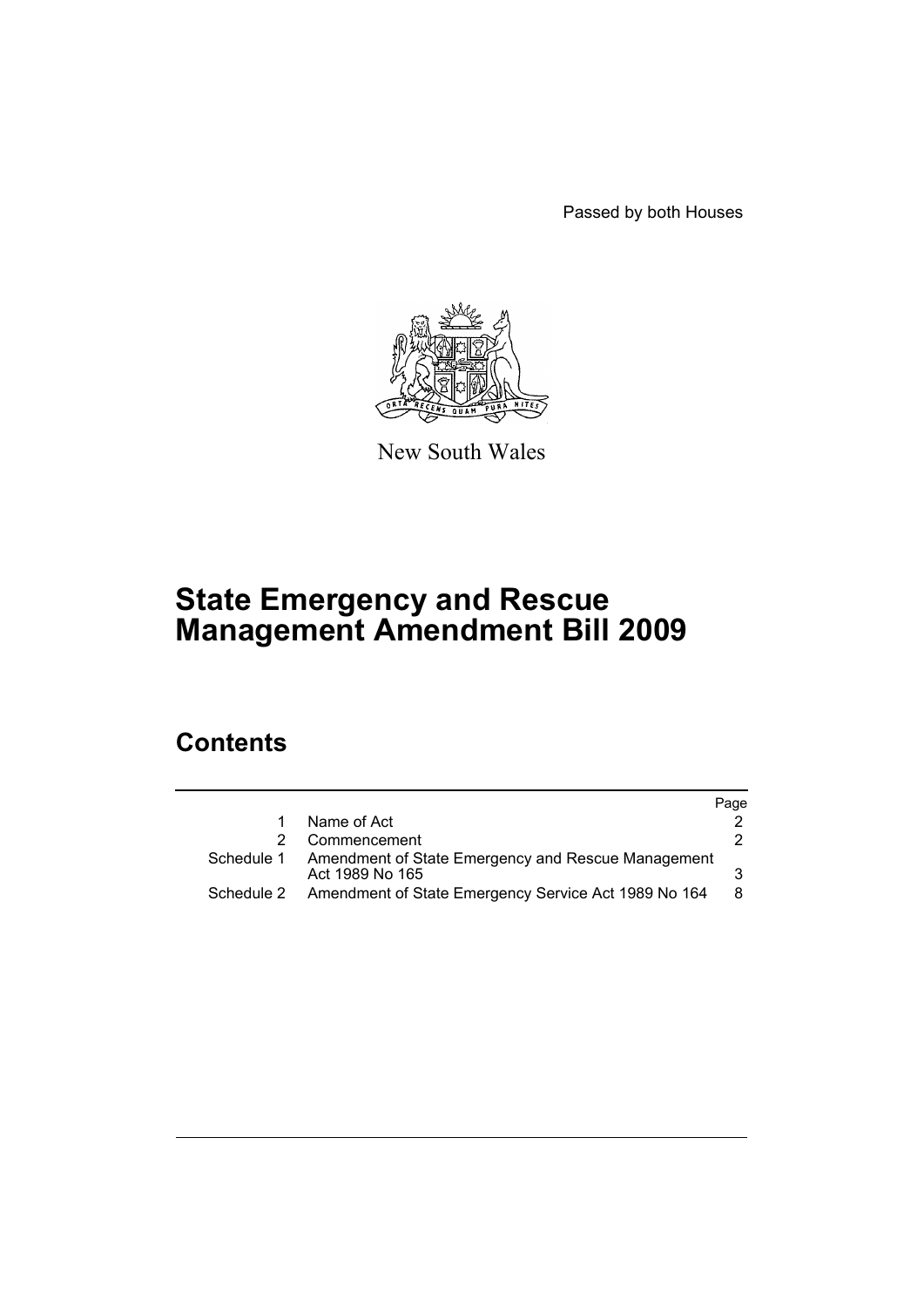*I certify that this public bill, which originated in the Legislative Assembly, has finally passed the Legislative Council and the Legislative Assembly of New South Wales.*

> *Clerk of the Legislative Assembly. Legislative Assembly, Sydney, , 2009*



New South Wales

# **State Emergency and Rescue Management Amendment Bill 2009**

Act No , 2009

An Act to amend the *State Emergency and Rescue Management Act 1989* to provide for the appointment of a State Emergency Recovery Controller; and for other purposes.

*I have examined this bill and find it to correspond in all respects with the bill as finally passed by both Houses.*

*Assistant Speaker of the Legislative Assembly.*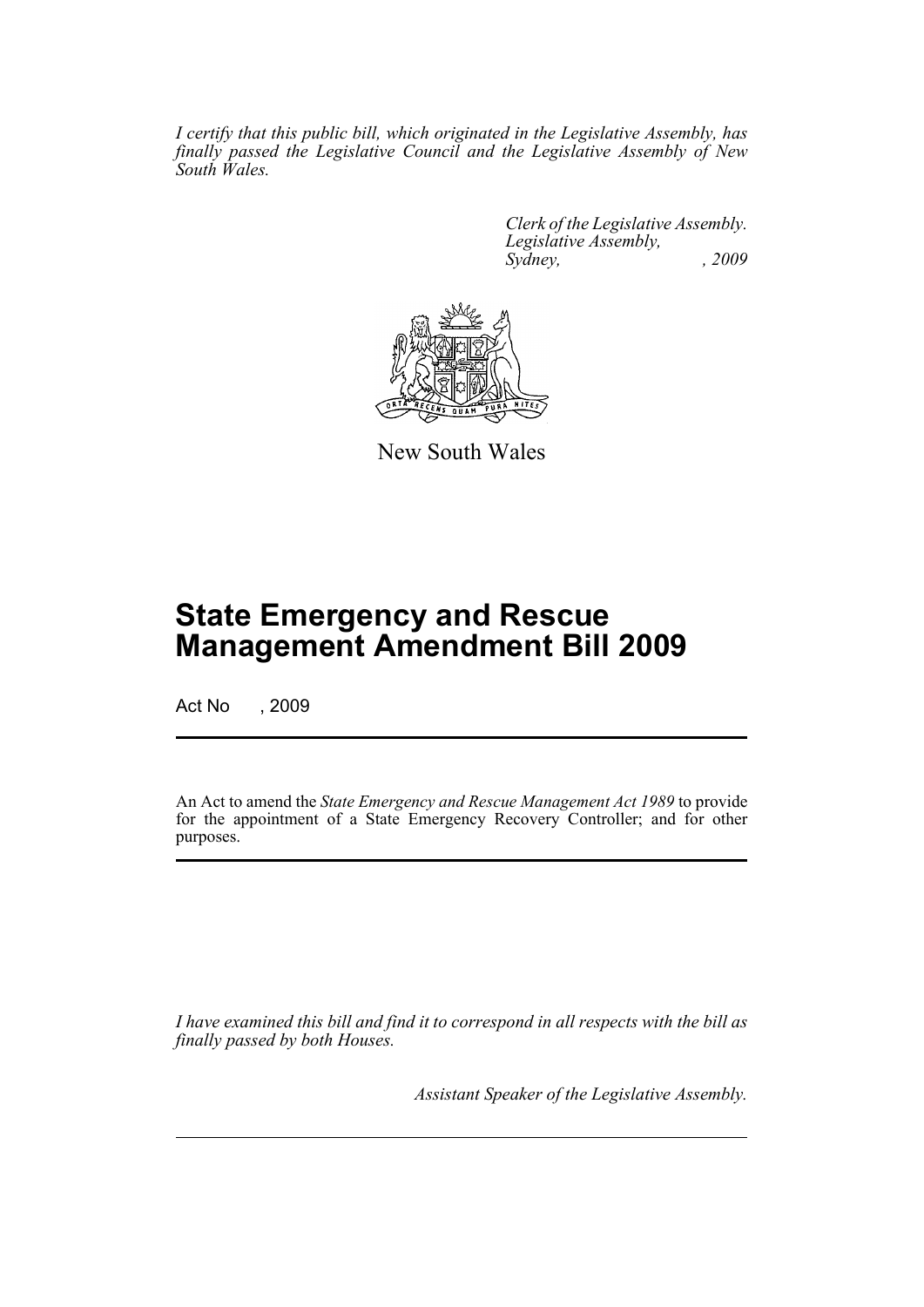# <span id="page-2-0"></span>**The Legislature of New South Wales enacts:**

# **1 Name of Act**

This Act is the *State Emergency and Rescue Management Amendment Act 2009*.

# <span id="page-2-1"></span>**2 Commencement**

This Act commences on the date of assent to this Act.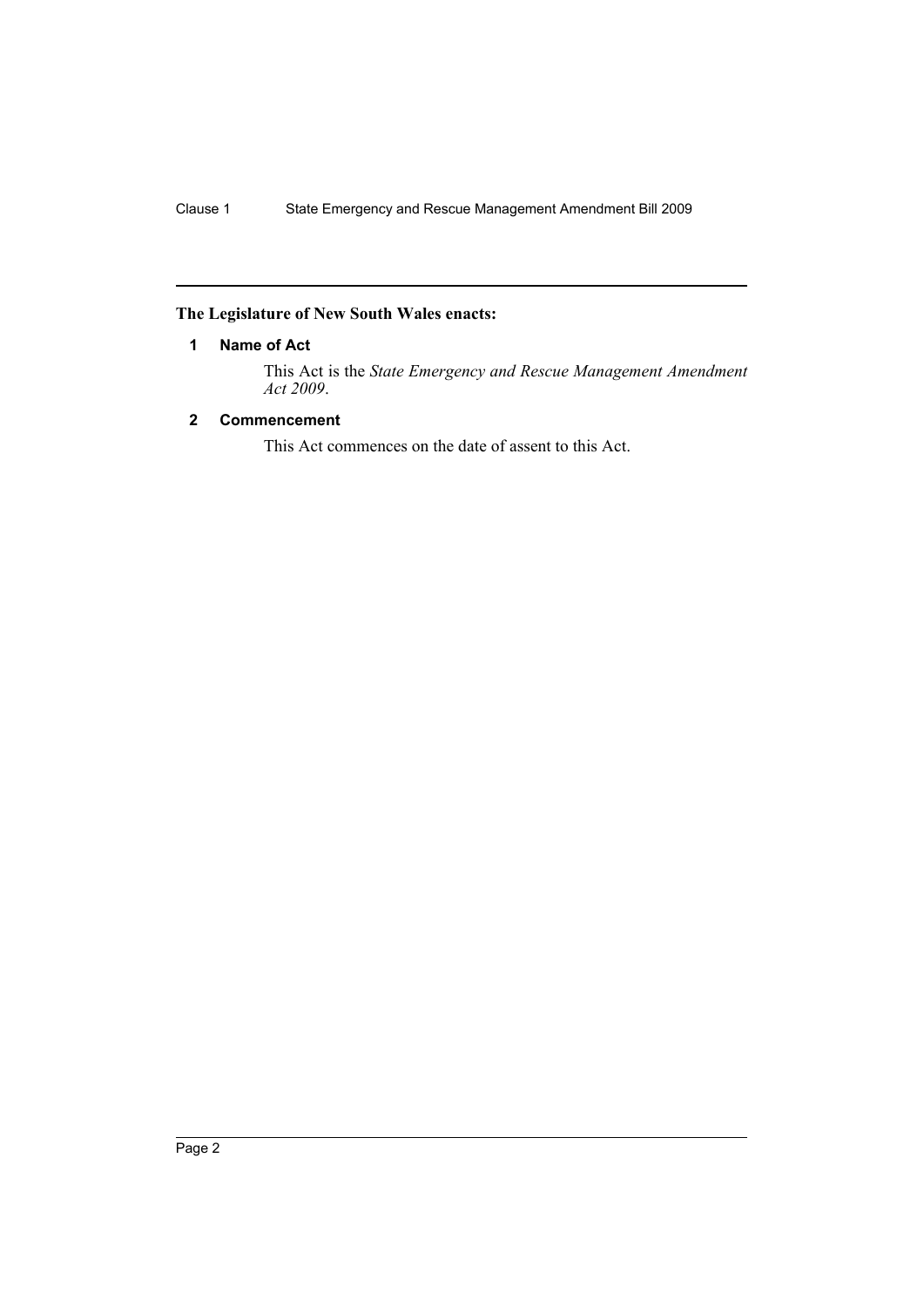Amendment of State Emergency and Rescue Management Act 1989 No 165 Schedule 1

# <span id="page-3-0"></span>**Schedule 1 Amendment of State Emergency and Rescue Management Act 1989 No 165**

## **[1] Section 3 Definitions**

Insert in appropriate order in section 3 (1):

*recovery agency* means the agency identified in Displan as the agency primarily responsible for controlling the recovery from a particular emergency.

*State Emergency Recovery Controller* means the State Emergency Recovery Controller appointed under Part 2.

## **[2] Section 10 Minister**

Insert after section 10 (3) (b):

(c) the State Emergency Recovery Controller.

# **[3] Section 10 (4)**

Insert ", State Emergency Recovery Controller" after "Controller".

## **[4] Section 11 State Disasters Council**

Insert after section 11 (3) (b1):

(b2) the State Emergency Recovery Controller, and

# **[5] Section 12 State Disaster Plan**

Omit section 12 (3) (d). Insert instead:

(d) specify the responsibilities of the Minister, the State, District or Local Emergency Operations Controller and the State Emergency Recovery Controller.

#### **[6] Section 14 State Emergency Management Committee**

Insert after section 14 (2) (a):

(a1) the State Emergency Recovery Controller, and

#### **[7] Section 19 Responsibility and functions of State Emergency Operations Controller**

Omit "or agreed to the Controller assuming" from section 19 (1B) (b).

Insert instead "that the Controller assume, or has agreed to the Controller assuming,".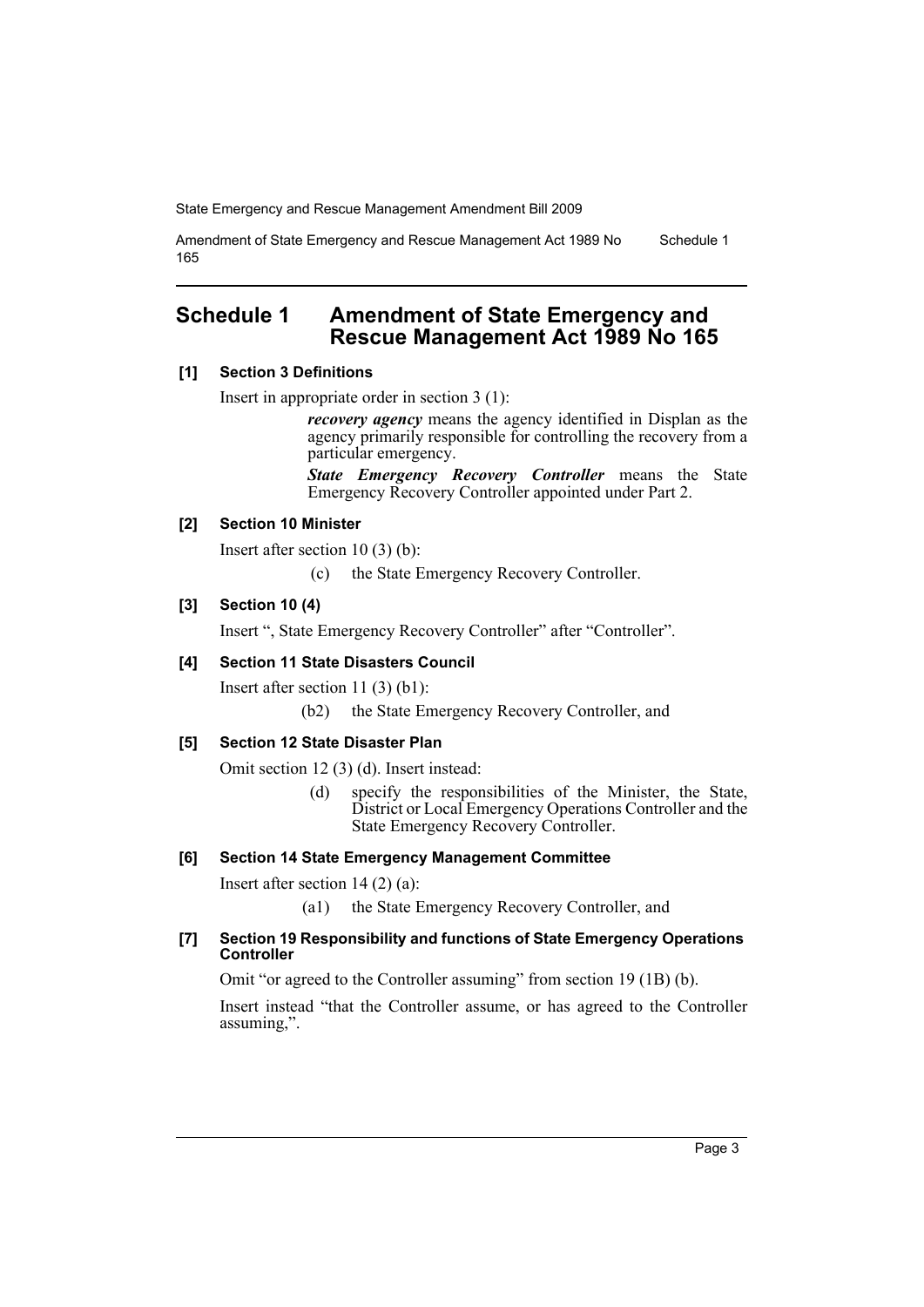Schedule 1 Amendment of State Emergency and Rescue Management Act 1989 No 165

#### **[8] Part 2, Division 1, Subdivision 5**

Insert after section 20:

#### **Subdivision 5 The State Emergency Recovery Controller**

#### **20A State Emergency Recovery Controller**

- (1) The Minister may appoint a State Emergency Recovery Controller and a Deputy State Emergency Recovery Controller.
- (2) The person appointed as the State Emergency Recovery Controller must be a senior executive officer and the person appointed as the Deputy State Emergency Recovery Controller must be a senior executive officer or a senior officer.
- (3) The persons so appointed must be persons who are, in the opinion of the Minister, experienced in emergency management.
- (4) During the absence or a vacancy in the office of the State Emergency Recovery Controller, the Deputy State Emergency Recovery Controller has all of the functions of the State Emergency Recovery Controller.
- (5) Schedule 1 contains provisions with respect to the State Emergency Recovery Controller and the Deputy State Emergency Recovery Controller.
- (6) In this section:

*senior executive officer* has the same meaning as in the *Public Sector Employment and Management Act 2002*.

*senior officer* means a person employed in a position in the Public Service for which the rate of salary or wages payable to the person exceed the maximum rate payable for Grade 12, Administrative and Clerical Division, of the Public Service.

#### **20B Responsibility and functions of State Emergency Recovery Controller**

- (1) The State Emergency Recovery Controller is, subject to this section, responsible for controlling in accordance with this Act the recovery from an emergency:
	- (a) that affects more than one district, or
	- (b) for which the State Emergency Recovery Controller assumes responsibility.
- (2) The State Emergency Recovery Controller is not responsible for controlling the recovery from an emergency if there is a single recovery agency primarily responsible under Displan for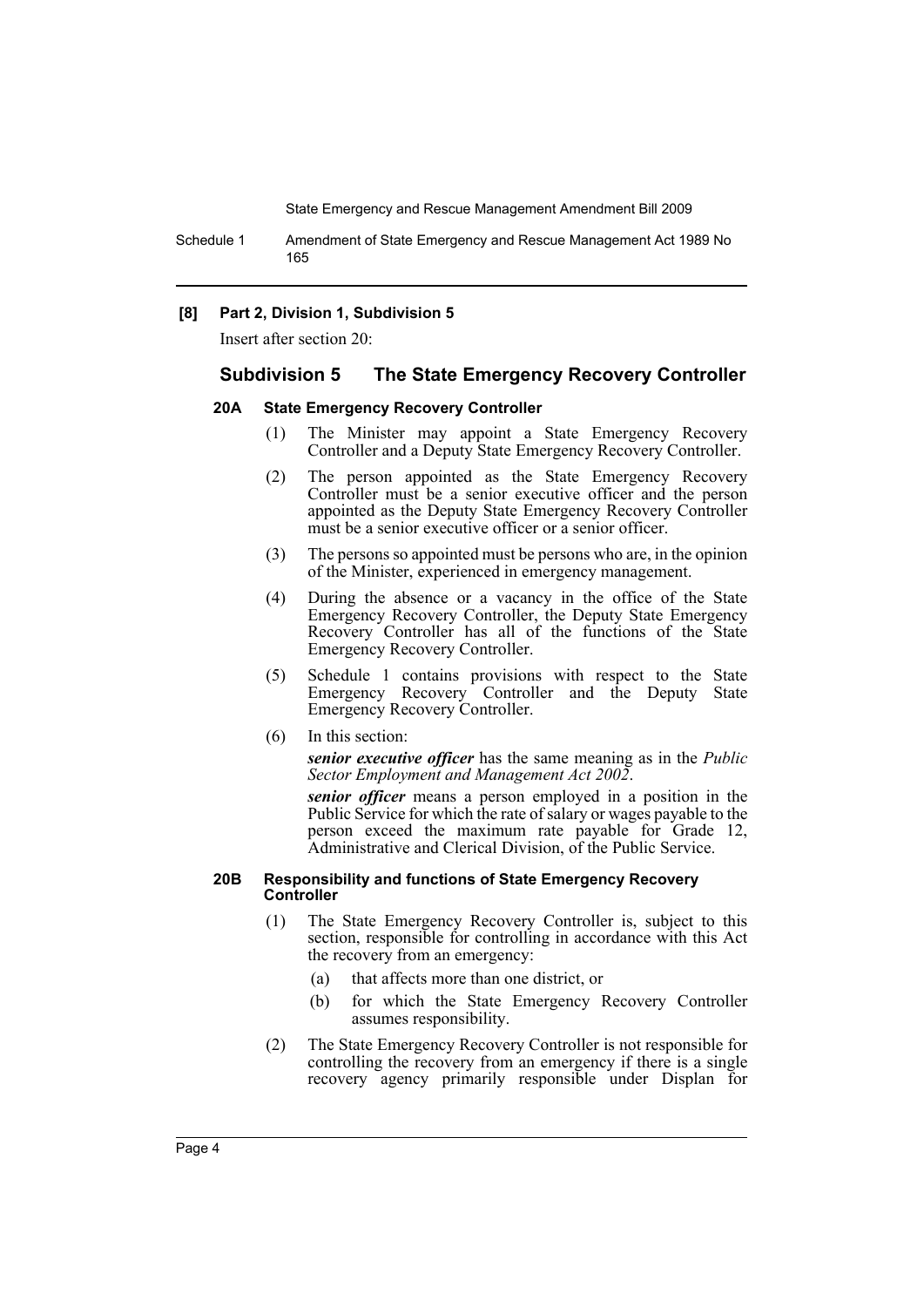Amendment of State Emergency and Rescue Management Act 1989 No 165 Schedule 1

> controlling the recovery from the emergency, unless the Controller assumes that responsibility in accordance with subsection (3).

- (3) The State Emergency Recovery Controller may assume responsibility for controlling the recovery from an emergency from the recovery agency primarily so responsible under Displan if:
	- (a) the Controller is satisfied that it is necessary to do so in the particular circumstances of the case, and
	- (b) the recovery agency has requested that the Controller assume, or has agreed to the Controller assuming, that responsibility or, in the case of any disagreement on the matter, the Minister has directed the Controller to do so.
- (4) The State Emergency Recovery Controller may, if responsible for controlling the recovery from an emergency:
	- (a) issue directions to agencies who have functions in connection with recovery from an emergency, and
	- (b) appoint an officer of an agency to have overall control of particular activities in recovery from an emergency where a number of agencies are involved and those agencies do not agree on the matter.
- (5) The State Emergency Recovery Controller may assist a recovery agency that is primarily responsible for controlling the recovery from an emergency in carrying out that responsibility.
- (6) The functions of the State Emergency Recovery Controller may be exercised without the need for a declaration of a state of emergency.

## **[9] Schedule 1, heading**

Omit the heading and the section reference following the heading. Insert instead:

# **Schedule 1 Provisions relating to Controllers**

(Sections 18 (4) and 20A (5))

**[10] Schedule 1, clause 1**

## Omit the definition of *Controller*. Insert instead:

*Controller* means the State Emergency Operations Controller, Deputy State Emergency Operations Controller, State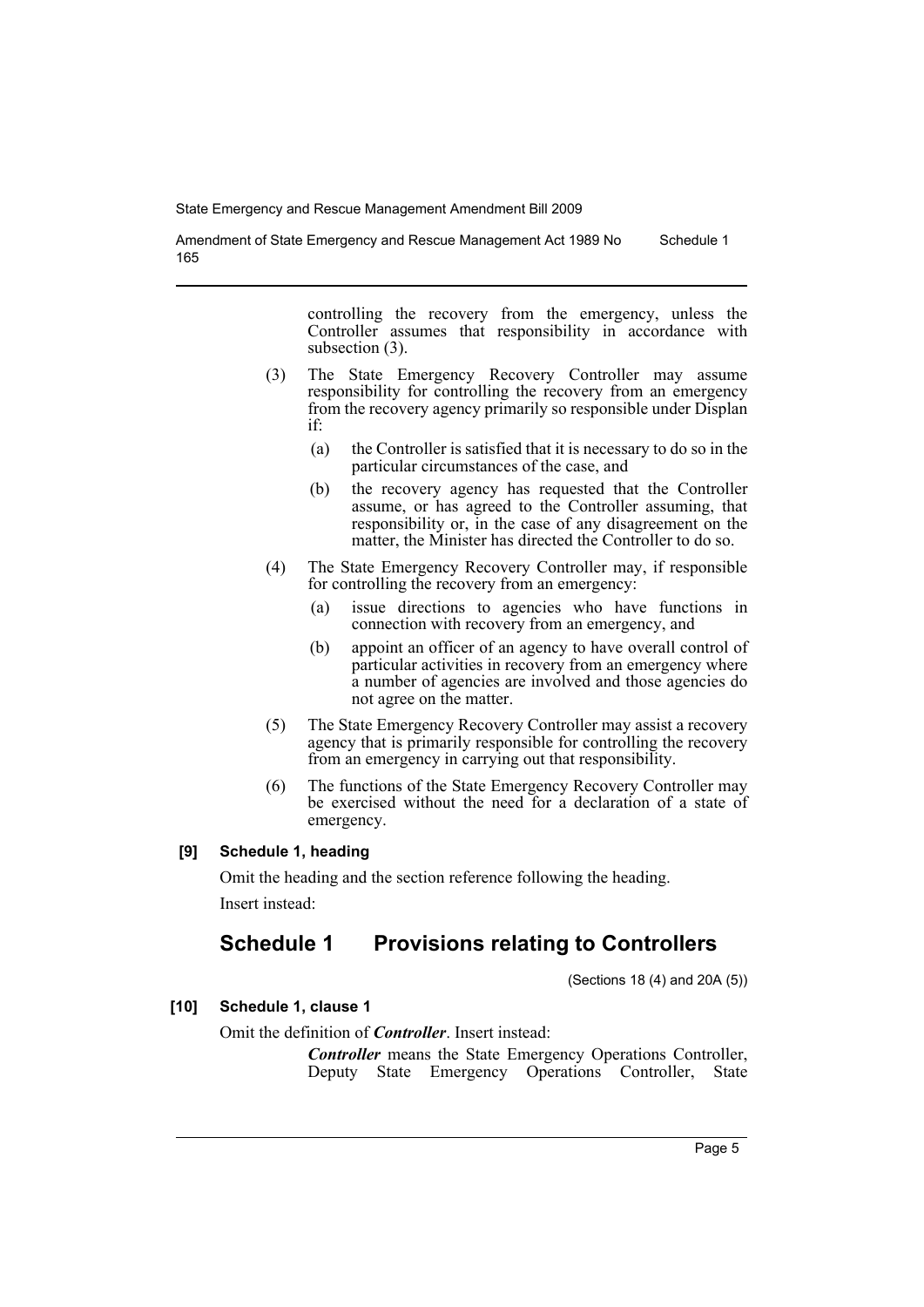Schedule 1 Amendment of State Emergency and Rescue Management Act 1989 No 165

> Emergency Recovery Controller or Deputy State Emergency Recovery Controller.

#### **[11] Schedule 1, clause 5**

Omit the clause. Insert instead:

#### **5 Casual vacancies**

- (1) The office of the Controller becomes vacant if the Controller:
	- (a) dies, or
	- (b) completes a term of office and is not re-appointed, or
	- (c) resigns the office by instrument in writing addressed to the Minister, or
	- (d) is removed from office under this clause, or
	- (e) becomes bankrupt, applies to take the benefit of any law for the relief of bankrupt or insolvent debtors, compounds with his or her creditors or makes an assignment of his or her remuneration for their benefit, or
	- (f) becomes a mentally incapacitated person, or
	- (g) is convicted in New South Wales of an offence that is punishable by imprisonment for 12 months or more or is convicted elsewhere than in New South Wales of an offence that, if committed in New South Wales, would be an offence so punishable.
- (2) The Governor (or, in the case of the State Emergency Recovery Controller or Deputy State Emergency Recovery Controller, the Minister) may remove the Controller from office at any time.

#### **[12] Schedule 1, clause 7**

Omit the clause. Insert instead:

#### **7 Chapter 1A of Public Sector Employment and Management Act 2002 not to apply**

Chapter 1A of the *Public Sector Employment and Management Act 2002* does not apply to or in respect of the appointment of the Controller.

#### **[13] Schedule 2 Provisions relating to members and procedure of emergency management organisations**

Omit clause 5 (1). Insert instead: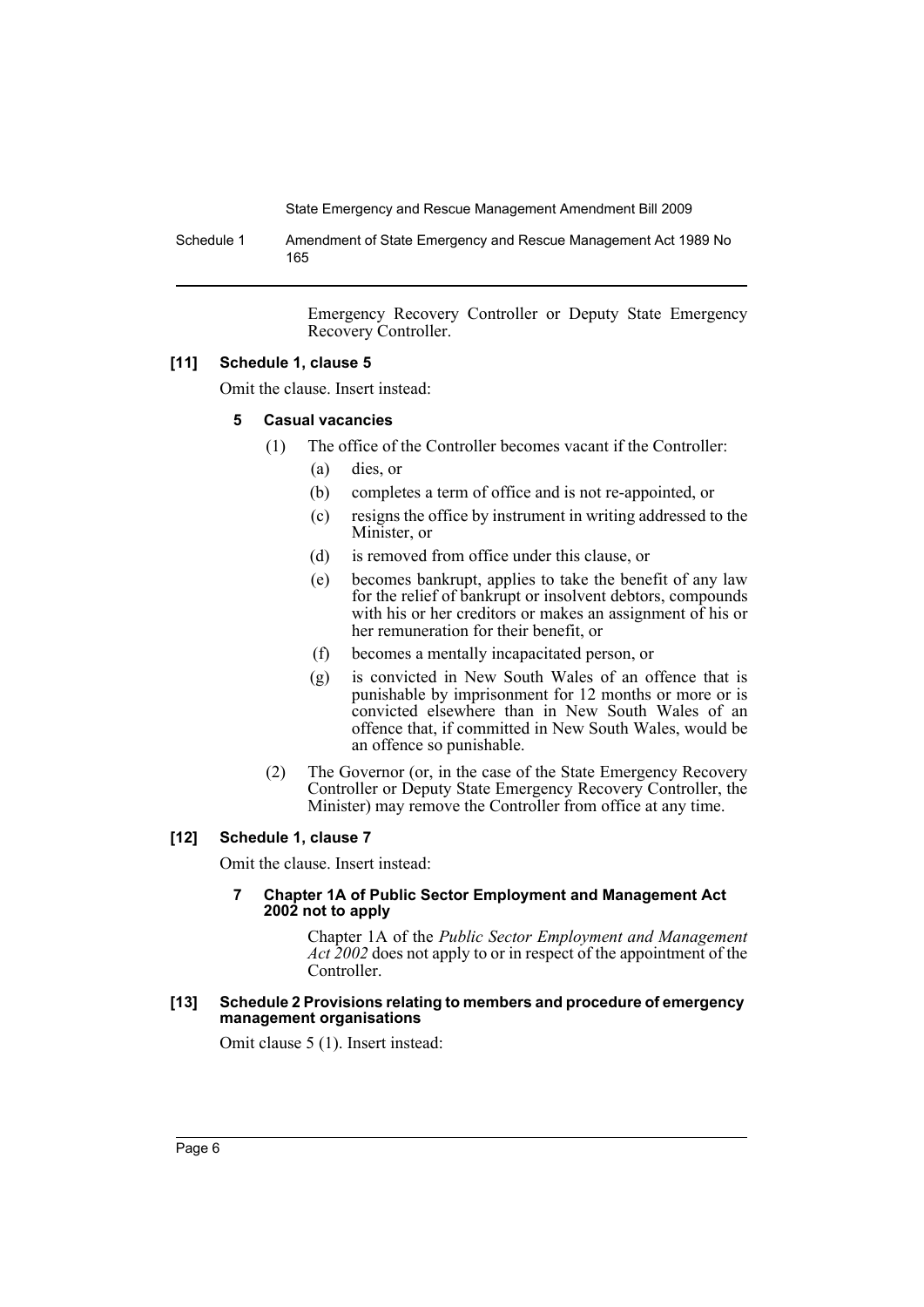Amendment of State Emergency and Rescue Management Act 1989 No 165 Schedule 1

> (1) Chapter 1A of the *Public Sector Employment and Management Act 2002* does not apply to or in respect of the appointment of a member.

### **[14] Schedule 4 Savings, transitional and other provisions**

Insert at the end of clause 1 (1):

*State Emergency and Rescue Management Amendment Act 2009*